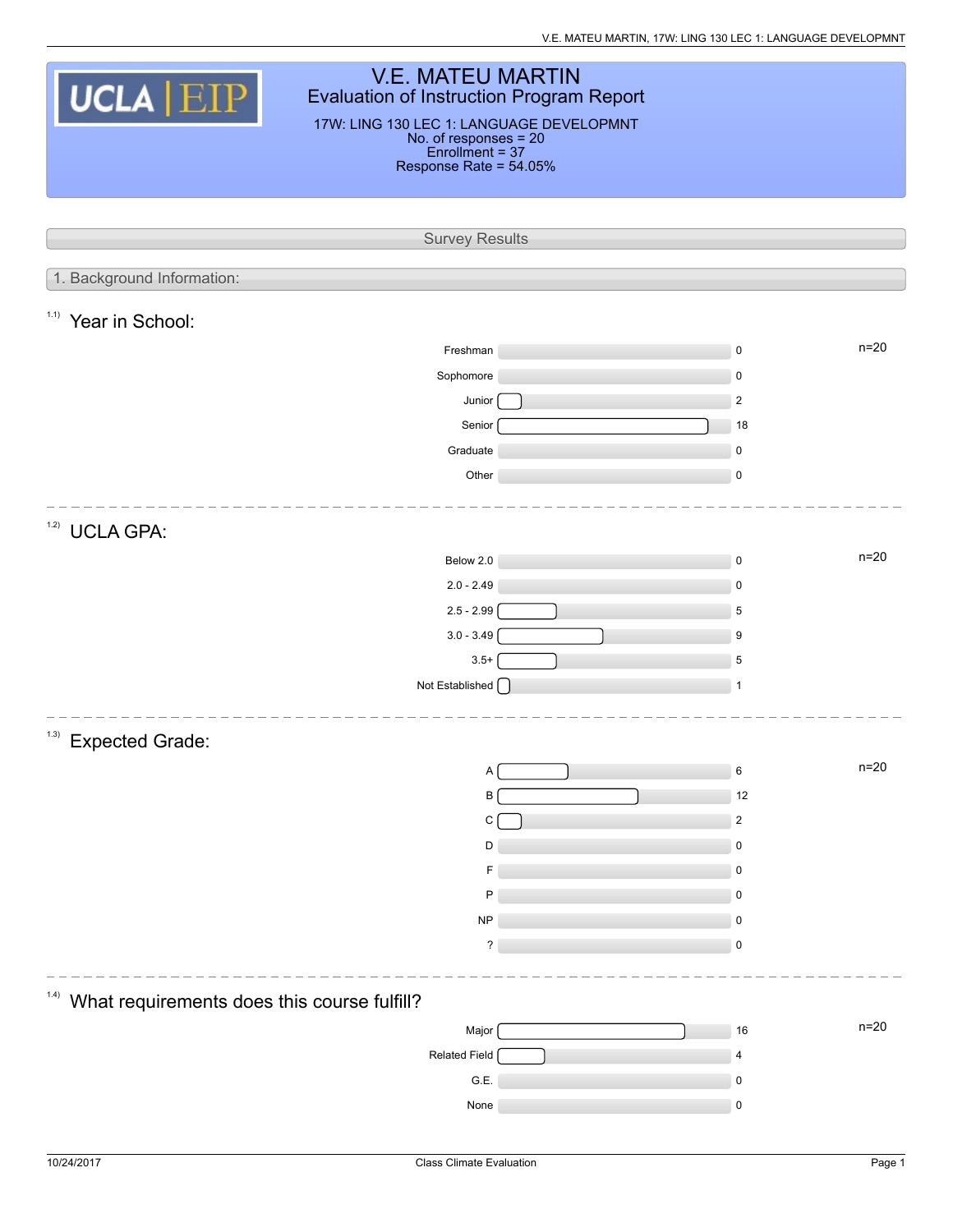| 2. To What Extent Do You Feel That:                                                           |                                                                                                                                         |  |                                            |    |                                                                                                                                                                                                                                                                                                                                         |                                                     |
|-----------------------------------------------------------------------------------------------|-----------------------------------------------------------------------------------------------------------------------------------------|--|--------------------------------------------|----|-----------------------------------------------------------------------------------------------------------------------------------------------------------------------------------------------------------------------------------------------------------------------------------------------------------------------------------------|-----------------------------------------------------|
| 2.1)<br>Instructor Concern - The instructor<br>was concerned about student<br>learning.       | Very Low or $\begin{array}{ c c c c c }\n\hline\n&\text{Never} & 0 & 0 & 0 & 1 & 1 & 0 \\ \hline\n& 1 & 2 & 3 & 4 & 5 & 6\n\end{array}$ |  | $\begin{array}{c c} \n\hline\n\end{array}$ |    | $\frac{3}{1}$ 13 Very High or                                                                                                                                                                                                                                                                                                           | n=20<br>$av = 8.2$<br>$md=9$<br>$dev = 1.44$        |
| <sup>22)</sup> Organization - Class presentations<br>were well prepared and organized.        | Very Low or 0 0 2 0 1 1 3 2<br>Never 1 2 3 4 5 6 7 8                                                                                    |  |                                            |    | 11 Very High or<br>—ıAlways                                                                                                                                                                                                                                                                                                             | $n = 20$<br>$av = 7.65$<br>$md=9$<br>$dev = 1.98$   |
| 2.3)<br>Interaction – Students felt welcome in<br>seeking help in or outside of the<br>class. |                                                                                                                                         |  |                                            |    | Very Low or $\begin{array}{ c c c c c c c c c }\n\hline\n& & & & & & \\ \hline\n& & & & & & \\ \hline\n& 1 & 2 & 3 & 4 & 5 & 6 & 7 & 8 & 9 \\ \hline\n& 4 & 5 & 6 & 7 & 8 & 9 & 9 & 11 \\ \hline\n& 5 & 6 & 7 & 8 & 9 & 9 & 11 & 11 \\ \hline\n& 6 & 7 & 8 & 9 & 9 & 11 & 11 & 11 \\ \hline\n& 7 & 8 & 9 & 9 & 11 & 11 & 11 & 11 \\ \h$ | $n = 20$<br>$av = 8.1$<br>$md=8.5$<br>$dev = 1.25$  |
| (2.4)<br><b>Communication Skills - The</b><br>instructor had good communication<br>skills.    |                                                                                                                                         |  |                                            |    | Very Low or $\begin{array}{ c c c c c c }\n\hline\n&1&2&3&4&5&6&7&8&9\n\end{array}$ Always                                                                                                                                                                                                                                              | n=20<br>$av = 7.55$<br>$md=9$<br>$dev = 1.93$       |
| <sup>2.5)</sup> Value - You have learned something<br>you consider valuable.                  |                                                                                                                                         |  |                                            |    | Very Low or $\begin{array}{ c c c c c c }\n\hline\n& 1 & 1 & 0 & 0 & 1 & 1 & 3 & 3 & 10 & \text{Very High or }\n\hline\n& 1 & 2 & 3 & 4 & 5 & 6 & 7 & 8 & 9\n\end{array}$ Always                                                                                                                                                        | n=20<br>$av = 7.45$<br>$md=8.5$<br>$dev = 2.35$     |
| 2.6)<br>Overall - Your overall rating of the<br>instructor.                                   | Very Low or 0<br>Never                                                                                                                  |  |                                            |    | $\begin{array}{c ccccccccc}\n & 0 & 2 & 0 & 1 & 0 & 2 & 6 & 9 & \text{Very High or} \\ \hline\n & 2 & 3 & 4 & 5 & 6 & 7 & 8 & 9\n\end{array}$                                                                                                                                                                                           | n=20<br>$av = 7.7$<br>$md = 8$<br>$dev = 1.89$      |
| <sup>2.7)</sup> Overall – Your overall rating of the<br>course.                               | Very Low or 0 0 2 0 1 1 3 4 9 Very Hit<br>Never 1 2 3 4 5 6 7 8 9                                                                       |  |                                            |    | 9 Very High or                                                                                                                                                                                                                                                                                                                          | $n = 20$<br>$av = 7.55$<br>$md = 8$<br>$dev = 1.93$ |
| 3. Your View of Course Characteristics:                                                       |                                                                                                                                         |  |                                            |    |                                                                                                                                                                                                                                                                                                                                         |                                                     |
| 3.1) Subject interest before course                                                           | Low                                                                                                                                     |  |                                            |    | High                                                                                                                                                                                                                                                                                                                                    | $n = 20$<br>$av = 2.15$<br>$md=2$<br>$dev = 0.81$   |
| 3.2)<br>Subject interest after course                                                         | Low                                                                                                                                     |  |                                            |    | High                                                                                                                                                                                                                                                                                                                                    | $n = 20$<br>$av = 2.35$<br>$md=2.5$<br>$dev = 0.75$ |
| Mastery of course material                                                                    | Low                                                                                                                                     |  |                                            |    | High                                                                                                                                                                                                                                                                                                                                    | n=20<br>$av = 2.1$<br>$md=2$<br>dev.=0.64           |
| 3.4)<br>Difficulty (relative to other courses)                                                | Low                                                                                                                                     |  |                                            |    | High                                                                                                                                                                                                                                                                                                                                    | $n=20$<br>$av = 2.35$<br>$md=2$<br>$dev = 0.49$     |
| Workload/pace was                                                                             | Too Slow                                                                                                                                |  |                                            |    | Too Much                                                                                                                                                                                                                                                                                                                                | n=20<br>$av = 2.3$<br>$md=2$<br>$dev = 0.47$        |
| Texts, required readings                                                                      | Poor                                                                                                                                    |  |                                            | 10 | Excellent                                                                                                                                                                                                                                                                                                                               | n=20<br>$av = 2.45$<br>$md=2.5$<br>$dev = 0.6$      |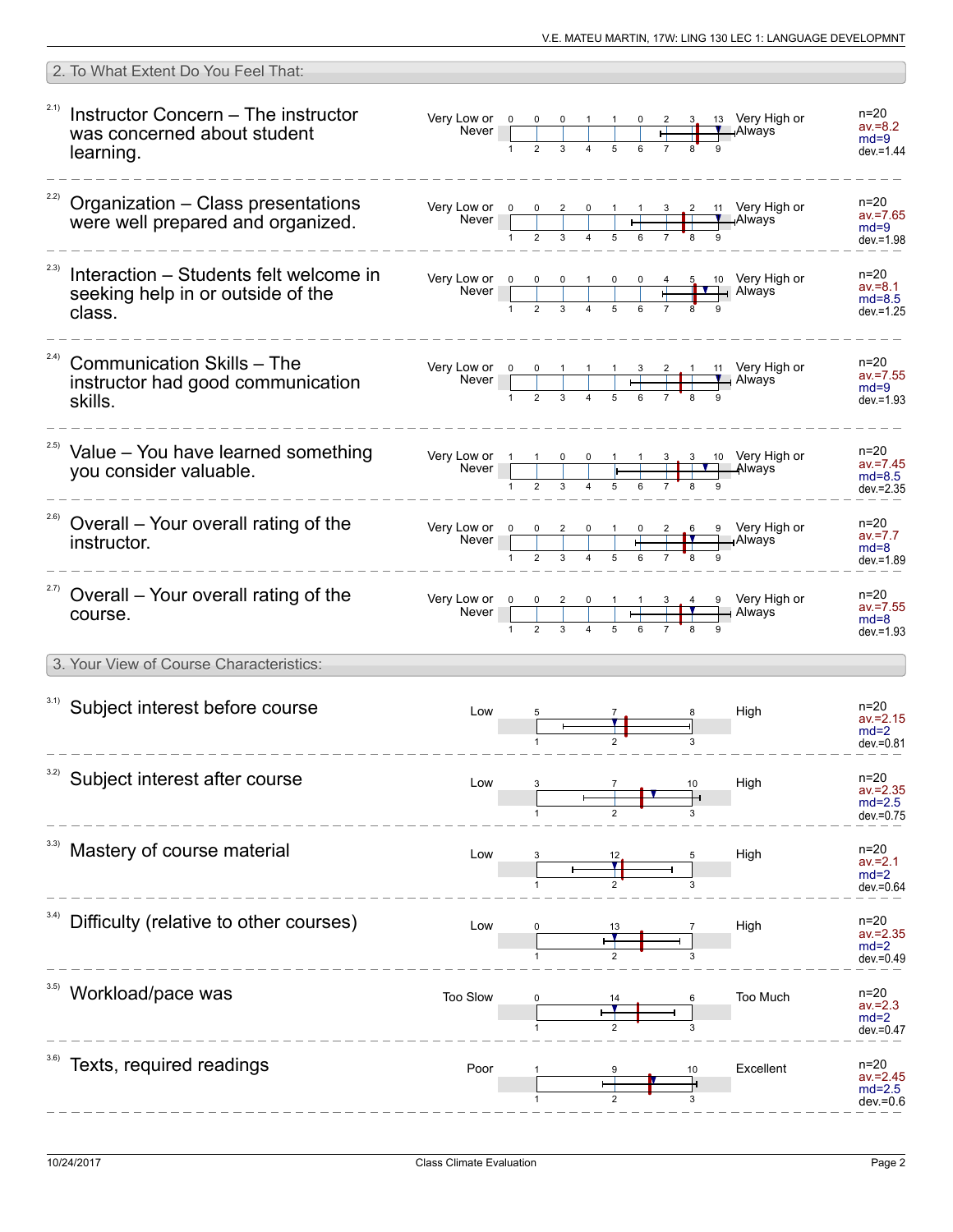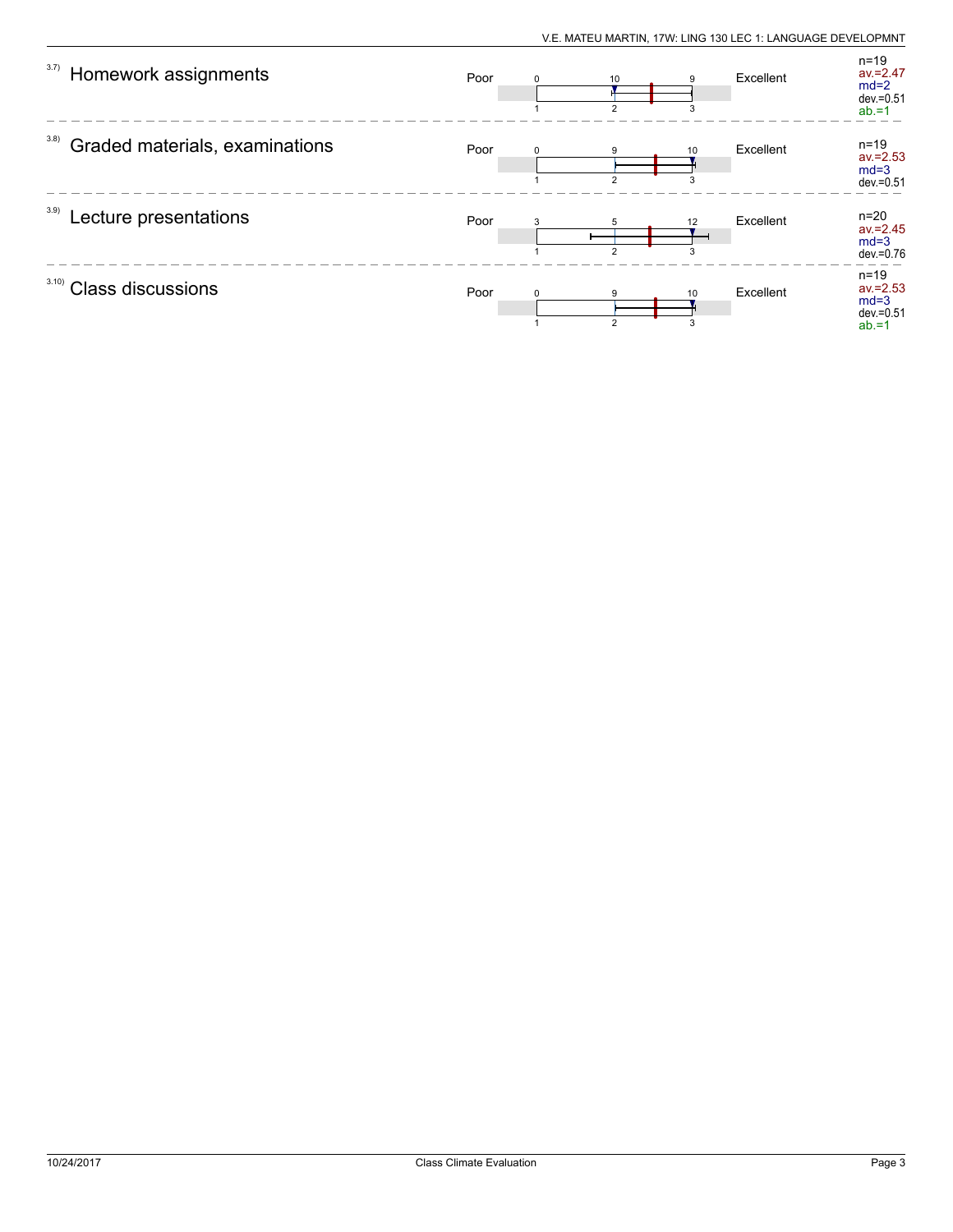# Profile

Subunit: LING

### Name of the instructor: V.E. MATEU MARTIN

Name of the course: (Name of the survey) 17W: LING 130 LEC 1: LANGUAGE DEVELOPMNT

Values used in the profile line: Mean

#### 2. To What Extent Do You Feel That:

- 2.1) Instructor Concern The instructor was concerned about student learning.
- 2.2) Organization Class presentations were well prepared and organized.
- 2.3) Interaction Students felt welcome in seeking help in or outside of the class.
- 2.4) Communication Skills The instructor had good communication skills.
- 2.5) Value You have learned something you consider valuable.
- $2.6$ ) Overall Your overall rating of the instructor.
- $2.7)$  Overall Your overall rating of the course.

| Very Low or<br>Never | Very High or<br>Always | $n=20$   | $av = 8.20$ |
|----------------------|------------------------|----------|-------------|
| Very Low or<br>Never | Very High or<br>Always | $n = 20$ | $av = 7.65$ |
| Very Low or<br>Never | Very High or<br>Always | $n=20$   | $av = 8.10$ |
| Very Low or<br>Never | Very High or<br>Always | $n=20$   | $av = 7.55$ |
| Very Low or<br>Never | Very High or<br>Always | $n=20$   | $av = 7.45$ |
| Very Low or<br>Never | Very High or<br>Always | $n=20$   | $av = 7.70$ |
| Very Low or<br>Never | Very High or<br>Always | $n=20$   | $av = 7.55$ |

#### 3. Your View of Course Characteristics:

| 3.1) | Subject interest before course         | Low      |  | High      | $n=20$ | $av = 2.15$ |
|------|----------------------------------------|----------|--|-----------|--------|-------------|
| 3.2) | Subject interest after course          | Low      |  | High      | $n=20$ | $av = 2.35$ |
| 3.3) | Mastery of course material             | Low      |  | High      | $n=20$ | $av = 2.10$ |
| 3.4) | Difficulty (relative to other courses) | Low      |  | High      | $n=20$ | $av = 2.35$ |
| 3.5) | Workload/pace was                      | Too Slow |  | Too Much  | $n=20$ | $av = 2.30$ |
| 3.6) | Texts, required readings               | Poor     |  | Excellent | $n=20$ | $av = 2.45$ |
| 3.7) | Homework assignments                   | Poor     |  | Excellent | $n=19$ | $av = 2.47$ |
| 3.8) | Graded materials, examinations         | Poor     |  | Excellent | $n=19$ | $av = 2.53$ |
| 3.9) | Lecture presentations                  | Poor     |  | Excellent | $n=20$ | $av = 2.45$ |
|      | 3.10) Class discussions                | Poor     |  | Excellent | $n=19$ | $av = 2.53$ |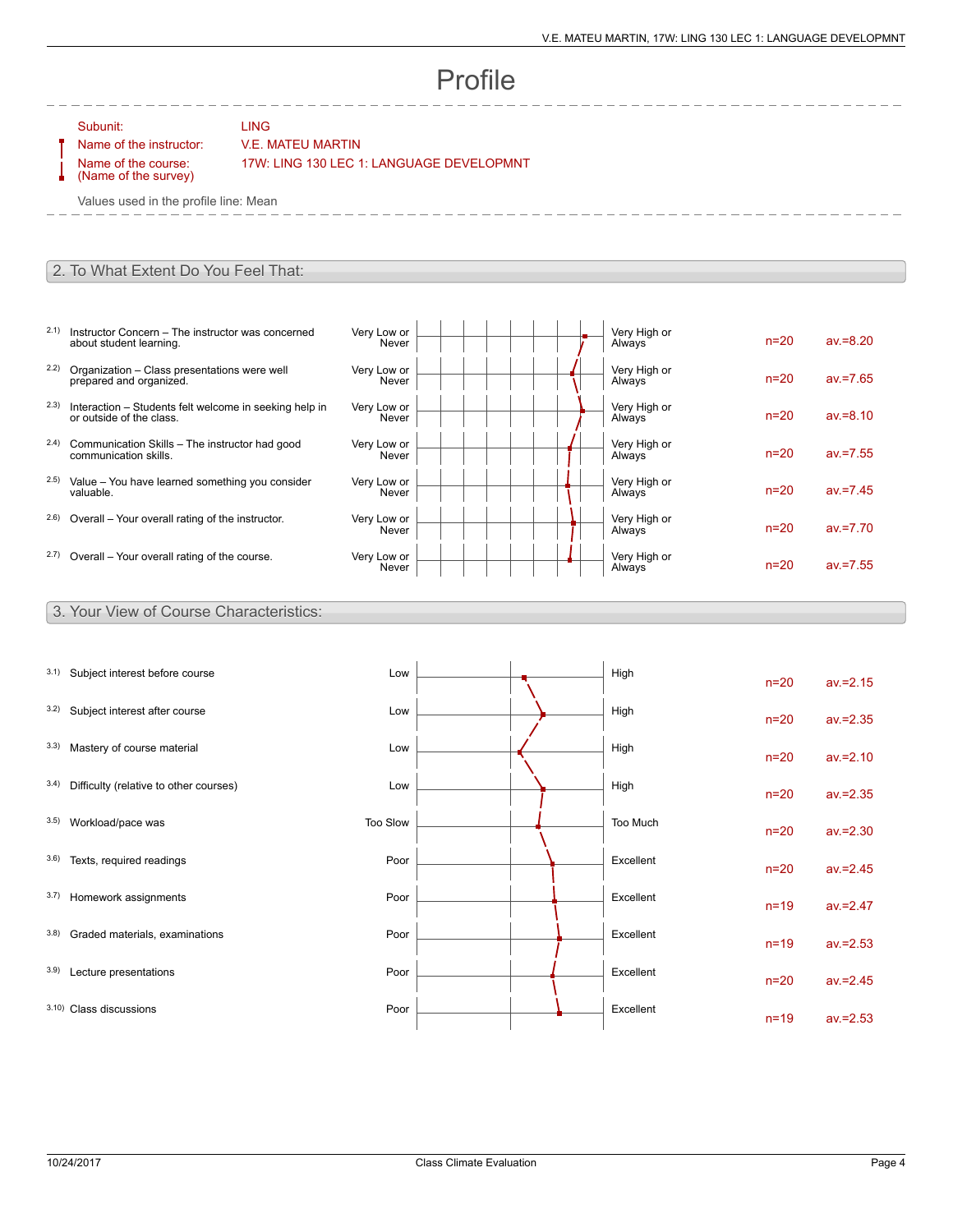## Comments Report

#### 4. Comments:

- Please identify what you perceive to be the real strengths and weaknesses of this instructor and course. 4.1)
- Dr. Mateu's amazing person and a lecturer! Despite her first year of teaching, I can say she nailed her material. One thing that I would change if I were in her shoes is that I will try to organize my thoughts in class. Her handouts primarily are our main source of information. It does not rhyme to exam questions. She would make guide questions for exams but we won't get the answer directly from her lecture notes. Also the lecture notes are way too long. Somehow it becomes an eyesore. But overall, I would take Dr. Mateu again. Props!
- My favorite class by far! She is definitely always prepared and organized. She is very clear and thorough. She constantly made sure that we understood the material and is constantly being extremely helpful. She goes out of her way and goes above and beyond to help us the best she can.
- Overall, I think she did a great job presenting the material. I had no exposure to any developmental work before the class, so going through all of it this quarter was really cool. We stuck to the notes in a straightforward manner. Some students prefer that style, some don't. I found that if I followed along with the notes I'd get a bit sleepy, so ended up ignoring them completely and taking notes down on paper. The lecture notes were great for reference though, and the study guide style was super helpful.
- Professor Mateu-Martin is dedicated to her students. She offers many times where the student can come to her with questions or confusion about the material. She always provides clarification so that we can apply the concepts even after completing the course.
- She was very helpful and knowledgeable. She was always very approachable and made herself available when needed.
- Sometimes the lectures were very dry but this is a Linguistics course and Linguistics at UCLA can get pretty dry because it's so theory based. The lecture notes are extremely organized which is helpful for studying for the exams and the discussions and lectures tied into the overall course.
- П Strengths: The instructor posted the lecture notes, which were very informative and helpful for learning the course material. She was very eager to help students understand the material and clearly cared about us learning.

Weaknesses: Some lectures were quite rushed due to the amount of information she wanted to go through. Sometimes in the lecture notes she would introduce an abbreviation but not define it. I also felt a review of the relevant aspects of syntax would have been helpful before the syntax sections.

- The instructor is clearly knowledgeable about her field and her enthusiasm was palpable.
- The lecture was very hard to follow it would be a lot more helpful for the professor to have power points for lectures with visual aids. While the professor did have lecture notes the notes had no structure and too much information. The professor would read straight off the notes and made it feel like being in class was a waste of time. Despite the lectures needing work the professor was very approachable and helpful during office hours.
- Victoria did an excellent job teaching this course. It's not easy to deal with children, since they can be so unpredictable, and research with them is by nature hard, but Victoria was always competent, and showed that she had first-hand knowledge of what it's like to work in experimental linguistics. Not only did she share the findings of the studies, she shared the research techniques as well, and even offered